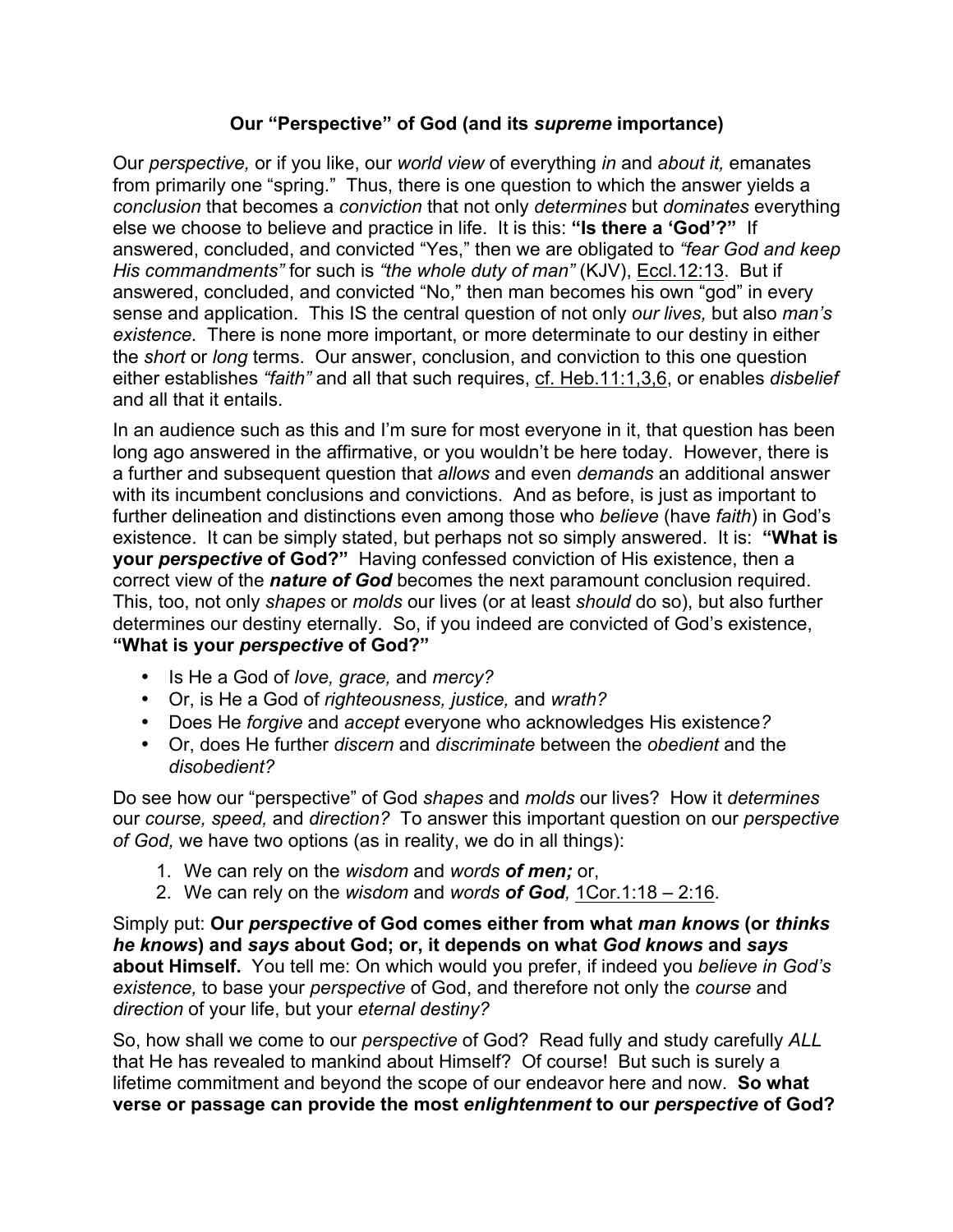The number of answers would surely approximate the number of those asked! But since I have proposed the question and explained my understanding of its importance, I am obligated to provide at least "my" answer, despite the fact that I am neither an educated scholar nor an esteemed theologian (nor a *prophet* or the *son of a prophet,* cf. Amos 7:14). As you surely have surmised by now, I have given these matters serious contemplation- at least as my abilities allow. So, with this rather lengthy (but hopefully helpful) introduction, let's consider just one passage, **Rom.2:1-13**, and then more specifically, one verse within it.

Let us first note some important features of the *context:* 

- 1:18-32 has detailed the *course* and *destiny* of those who foolishly *concluded*  that *"There is no God,"* cf. Psa.10:4; 14:1; but,
- Our general text of 2:1-13 has further outlined the *course* and *destiny* of those who *"rely upon the Law"* of and *"boast in God"* (vv.17ff), but seem to have a *false/wrong perspective* of God; thus,
- Their *practice* of His requirements (*Law*) did not align with their *profession* (of faith *in Him*), vv.1-3 and vv.5ff.

And now for our single verse of consideration, **v.4**:

- 1. To *"think lightly"* or *"despise"* (NKJV) comes from *kataphroneo,* and basically means to *contempt, disdain,* or *think little* or *nothing of.*
- 2. *Riches* is translated from *ploutos,* and refers to *fullness, abundance,* or *plenitude.*
- 3. *Kindness* or *"goodness"* (KJV) is rendered from *chrestotes,* and also includes the attributes of *moral goodness* and *integrity.*
- 4. *Forbearance* or *"tolerance"* (NASB95) is translated from *anoche,* and in addition to *forbearance* and *tolerance,* may also mean to *endure.*
- 5. *Patience* or *"longsuffering"* (KJV) comes from *makrothumia,* and additionally carries the ideas of *constancy, steadfastness, perseverance,* and *slowness in avenging wrongs.* And finally,
- 6. *Kindness* or *"goodness"* (KJV) is repeated, though this time it is from *chrestos*  (instead of *chrestotes* as previously), and has a slightly broader meaning that includes *virtuous, good, pleasant, kind,* and *benevolent.*

The specific *meanings* of the words are not difficult, nor is it so to *perceive God* in these ways. But what must realized is the *intent* or *purpose* of these attributes God so *richly*  manifests toward those who *acknowledge His existence* (*i.e. believers in Him*). They are *intended* to produce *repentance.* This is significant because:

1. *Metanoia* (rendered here as *"repentance"* by all common translations) means to "to change one's way of life as the result of a complete change of thought and attitude with regard to sin and righteousness" (Greek-English Lexicon of the NT by Louw & Nida); thus, a *change* of *mind/heart/attitude* that leads to a change of *course/direction* in *life/conduct.* **Why is such** *repentance* **a necessary result of God's manifested** *kindness, forbearance, patience,* **and** *goodness?*